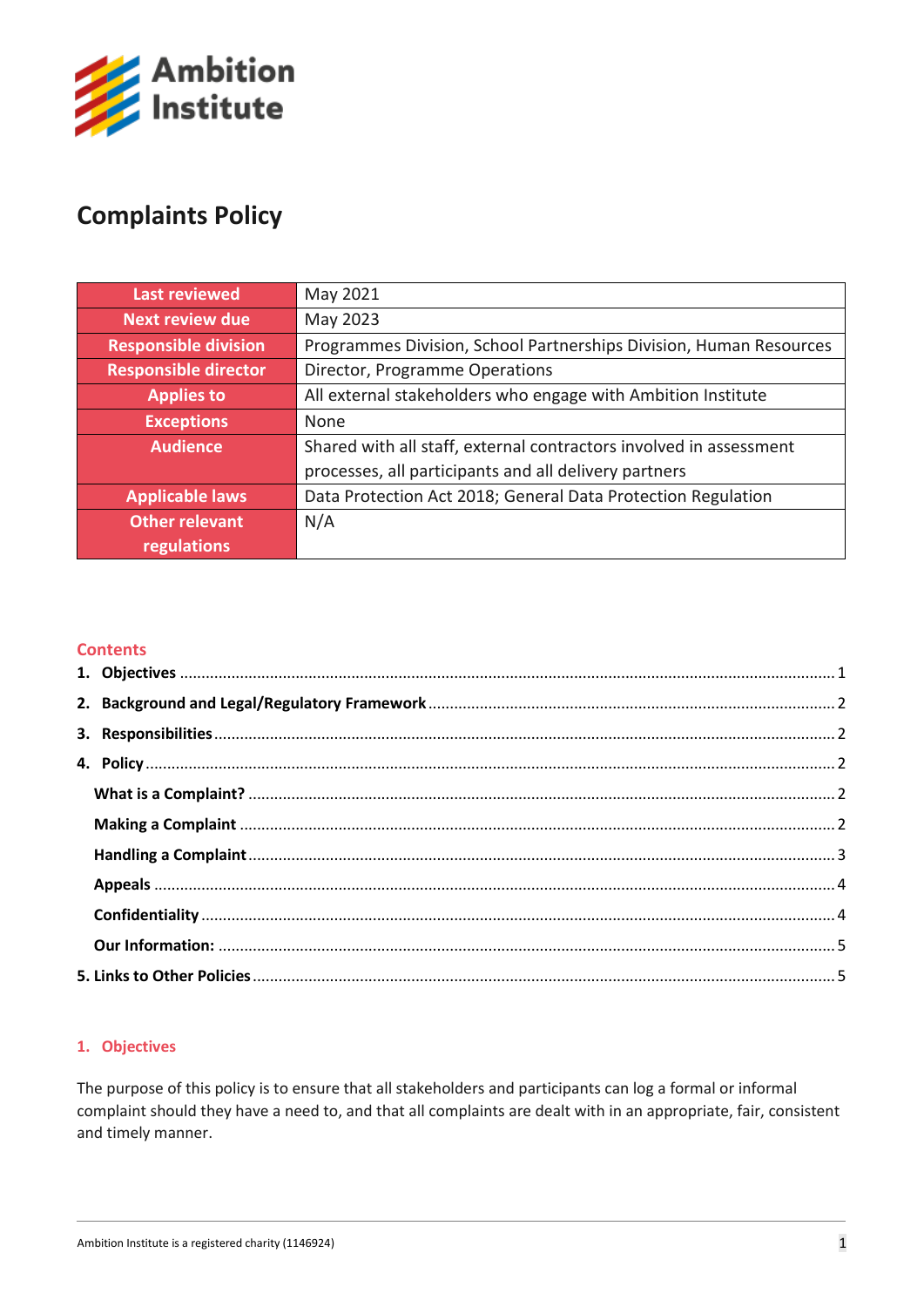## <span id="page-1-0"></span>**2. Background and Legal/Regulatory Framework**

This Complaints Policy is accessible to all and is published on our website. All participants, schools and local partners will be made aware of this policy through various means including in participant and school contracts.

Ambition Institute is committed to providing the best service possible and to supporting participants to keep getting better. It is therefore important that we use complaints as an opportunity to re-examine systems and services and, through feedback to the complainant, show that we are responsive to their concerns. In addition, our complaints procedure aligns to the requirements outlined within the guidance provided by regulatory and quality assurance bodies overseeing qualifications awarded by Ambition. This includes:

- > For legacy National Professional Qualifications (NPQs): Tribal
- > For new NPQs and the Early Career Teachers Programme: Ofsted
- > For Masters in Expert Teaching (MET): Plymouth Marjon University (PMU)

## <span id="page-1-1"></span>**3. Responsibilities**

- > Oversight of the process and stakeholders involved, including guidance on handling serious complaints, as well as accountability for the resolution of the complaint: The Director with oversight for the area of operations that the complaint relates to (School Partnerships, Programmes, Human Resources)
- > Supporting the effective implementation of this policy: Programme Teams, School Partnerships Area Teams, Human Resources (regarding complaints against members of staff)
- > Responsible for ensuring this process complies with regulations and guidelines relating to qualifications awarded by Ambition, reviewed annually or as and when regulations and guidelines are revised: Accreditation Team

#### <span id="page-1-2"></span>**4. Policy**

#### <span id="page-1-3"></span>**What is a Complaint?**

- 1. A complaint is defined as an oral or written expression of dissatisfaction, whether justified or not, and requires a formal response from Ambition Institute.
- 2. We will address all complaints seriously and in a timely manner and invoke our formal complaints procedure where necessary.
- 3. If you would like to raise a complaint, please contact a member of Ambition Institute staff so they can address your concerns as quickly as possible.

#### <span id="page-1-4"></span>**Making a Complaint**

- 4. A complaint can be raised in person, via telephone or electronically. We aim to resolve all complaints informally but will invoke our formal complaints policy where necessary. Anonymous complaints will not be accepted.
- 5. A complaint becomes formal when it is not resolved to the satisfaction of the complainant and requires escalation. It should be made within ten days of the incident occurring. Ambition Institute may request justification for any complaints raised after the original ten-day window.
- 6. If the complaint relates to suspected or actual plagiarism, this should be dealt with according to Ambition's Plagiarism Policy. Complaints relating to data protection, including Data Subject Rights,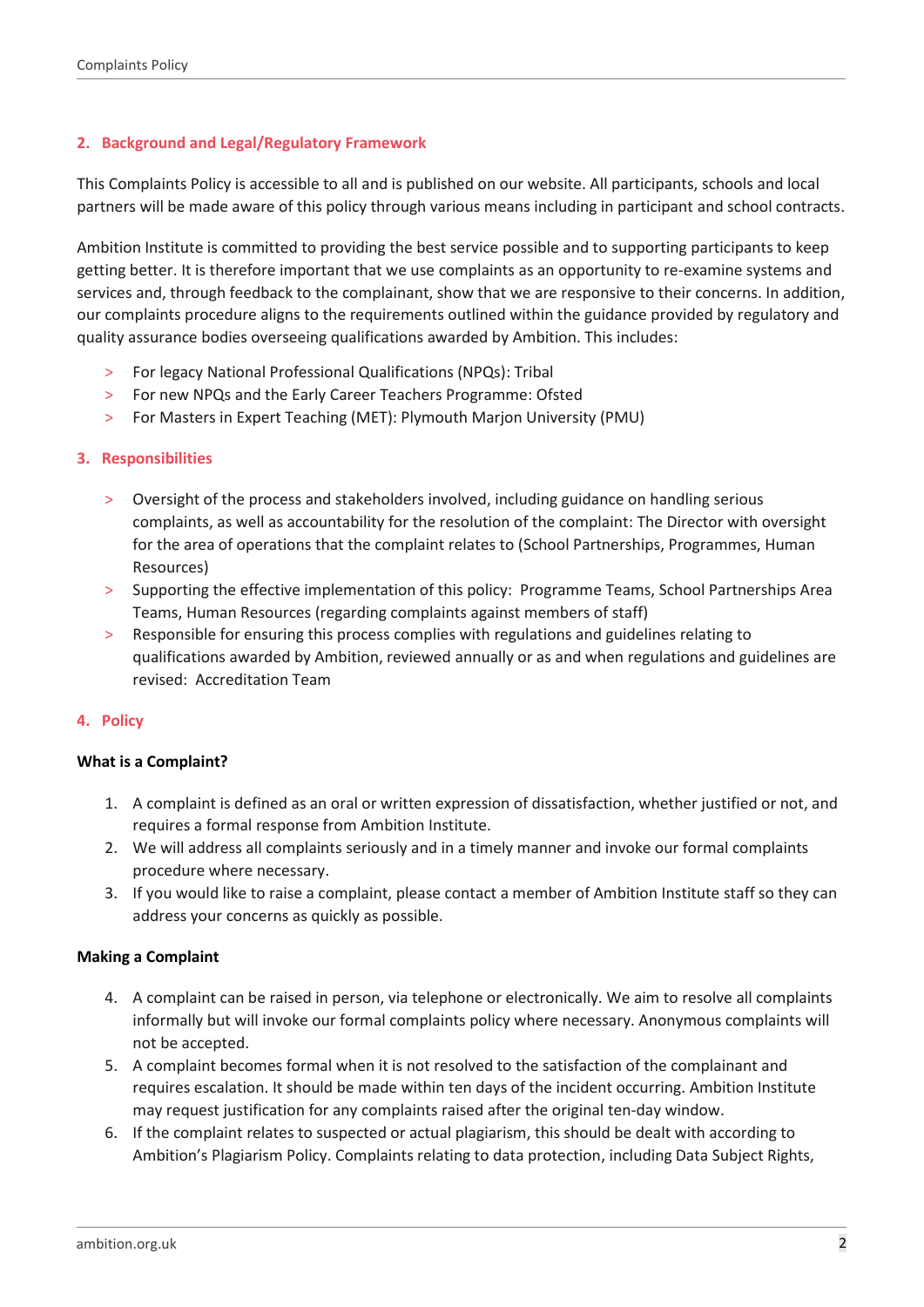should be dealt with in line with our Data Protection Policy and handled by Ambition Institute's Data Protection Officer. If there is suspected malpractice, participants should contact the relevant Ambition Institute Management team and the 'Malpractice and Maladministration Policy' will be applied.

- 7. Ambition Institute requests that as much information as possible is provided when making a formal complaint. Helpful information includes but is not limited to:
	- > Names of any relevant parties
	- > Date, time and location of the incident
	- > Details of any informal attempts to resolve the matter
- 8. In the instance where a participant on one of our partner programmes wants to make a complaint in regard to the running of a partner programme, we would expect in the first instance that this is resolved between the participant and delivery partner. If an informal or formal complaint is raised directly with us that relates to a partner, we will therefore advise the participant to take this complaint directly to the partner in question. Once the delivery partner's complaints procedure has been fully exhausted, participants have the right to escalate their complaint to Ambition Institute only on the grounds that:
	- > The participant feels that the delivery partner's procedures were not followed properly;
	- > The participant feels that the delivery partner's decision maker(s) reached an unreasonable decision;
	- > The participant has new material evidence that they were unable, for valid reasons, to provide earlier in the process;
	- > There is bias or reasonable perception of bias during the procedure.

In these instances, the complaint will be addressed by Ambition Institute in accordance with this policy.

- 9. For participants on the Masters in Expert Teaching (MET) programme, any complaints in regard to the running of the programme should be made to Ambition Institute in the first instance, in accordance with this policy. Once Ambition Institute's complaints procedure has been fully exhausted, MET participants have the right to escalate their complaint to Plymouth Marjon University only on the grounds that:
	- > The participant feels that Ambition Institute's procedures were not followed properly;
	- > The participant feels that Ambition Institute's decision maker(s) reached an unreasonable decision;
	- > The participant has new material evidence that they were unable, for valid reasons, to provide earlier in the process;
	- > There is bias or reasonable perception of bias during the procedure.

In these instances, the complaint will be addressed by PMU in accordance with their Complaints Procedure.

10. If the complainant would like to record any conversation during of the complaints process, for instance because they have a disability which may affect their ability to process or record information, please agree this in advance with the staff member designated to investigate the complaint.

## <span id="page-2-0"></span>**Handling a Complaint**

- 11. All complaints will be handled with appropriate discretion, confidentiality and sensitivity.
- 12. The complaint will be formally acknowledged within two working days of receiving it by the person who received the complaint. A relevant staff member will be assigned to investigate the complaint.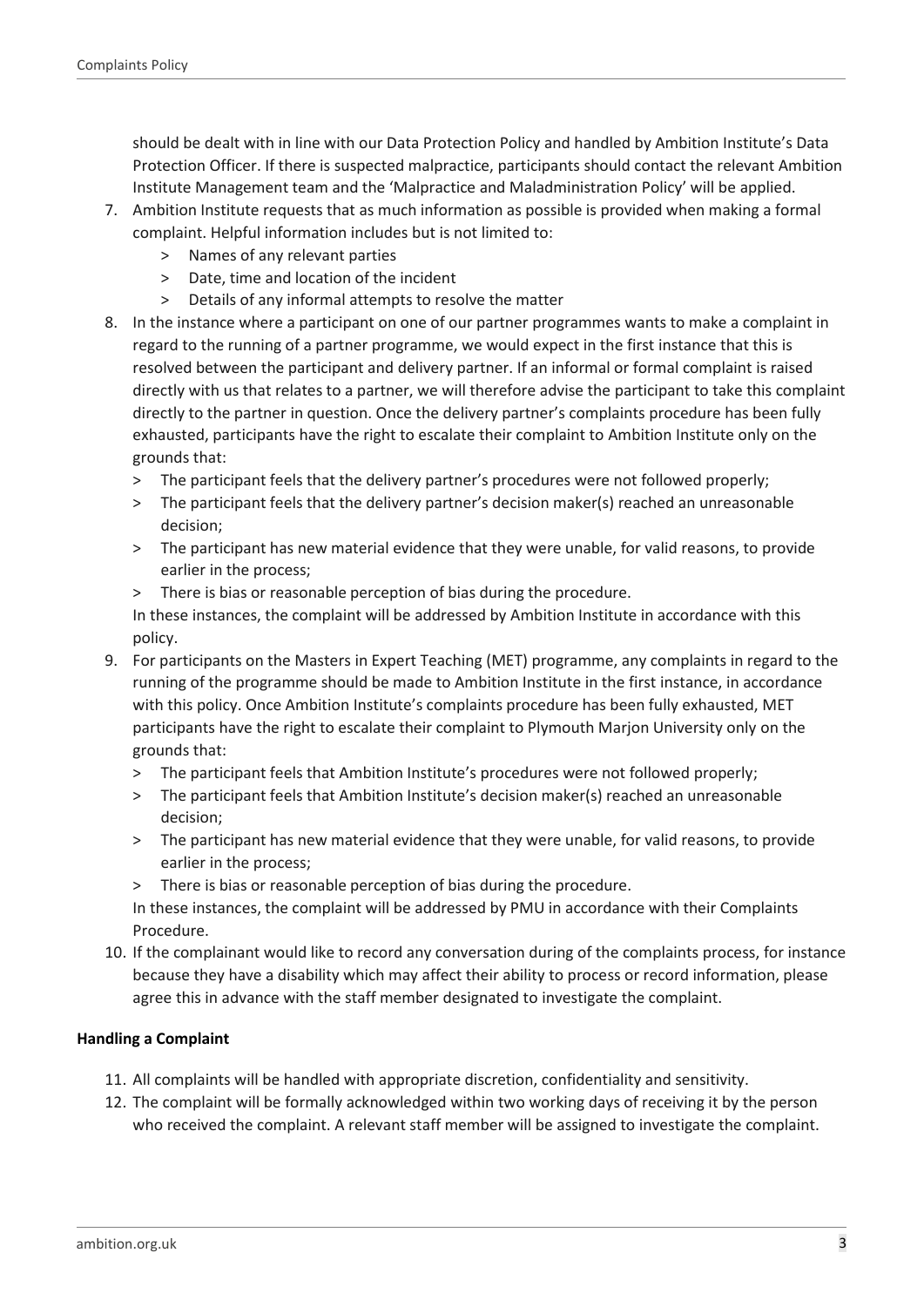- 13. The allocated staff member will investigate the complaint within five working days of receipt and communicate an acceptable timeframe within which a response will be issued.
- 14. Where a complaint is made against a specific member of staff the investigating manager will ensure that the complaint is handled in line with our internal HR policies and procedures. The HR Team will take over the investigation if required by the nature of the complaint.
- 15. On completion of the investigation the manager responsible will send a formal response to the complainant within two working days of the conclusion of the investigation. The response will detail the findings from the investigation, and any resolution offered to the complainant, if applicable.

## <span id="page-3-0"></span>**Appeals**

- 16. Every complainant has the right to appeal against a decision made under this procedure, if they are not satisfied with the outcome or the resolution offered. Details of how to appeal will be provided as part of the response to the original complaint. The appeal must be made within five working days of the complainant being informed of the decision and must be in writing.
- 17. The complaint will then be passed to the relevant department Director to review. In the case of complaints relating to qualifications awarded by Ambition this will be the Director, Programme Operations, who will ensure that all regulatory or quality assurance bodies overseeing the award of the qualification in question are informed immediately of the appeal.
- 18. The Director of the department considering the appeal will review the original complaint and response and conduct another investigation which will be undertaken within ten working days of the appeal.
- 19. The Director of the department considering the appeal will inform all parties of their decision within 2 working days of it being reached.
- 20. Where a complaint cannot be resolved to the complainant's satisfaction through the internal procedure, in some cases where the complaint relates to services funded by a third party or qualifications awarded by Ambition under external regulatory oversight, the complainant may have the option to submit a complaint to a funder or regulatory body. Complaints will not normally be investigated externally until our internal complaint procedure has been exhausted. At this stage the relevant department Director will redirect the complaint to the relevant external body and their complaints procedure will be followed.

## <span id="page-3-1"></span>**Confidentiality**

- 21. It is important that documents relating to an investigation are retained in a secure place (within Ambition Institute, this will be our CRM system, Salesforce), together with a written record of the outcome and, if the investigation results in disciplinary action against an Ambition staff member, details retained on the member of staff's personal and confidential file. Only staff directly involved with the complaint / investigation / resolution will be given access to the facts of the case.
- 22. All complaints will be treated fairly and in the strictest confidence in accordance with the provisions of the Data Protection Act 2018 and the General Data Protection Regulation. Any information relating to a third party will also be treated in confidence and in accordance with the Act. The information provided will only be used for the purpose of dealing with complaints and for monitoring.
- 23. In the case that it is absolutely necessary that someone needs to know about the complaint, then it will be considered carefully how much detail that individual needs to know in order to fulfil their role in the process (e.g. if they are being interviewed regarding a specific point of the complaint). It will not always be necessary to reveal the name of the complainant or of any individuals being investigated.